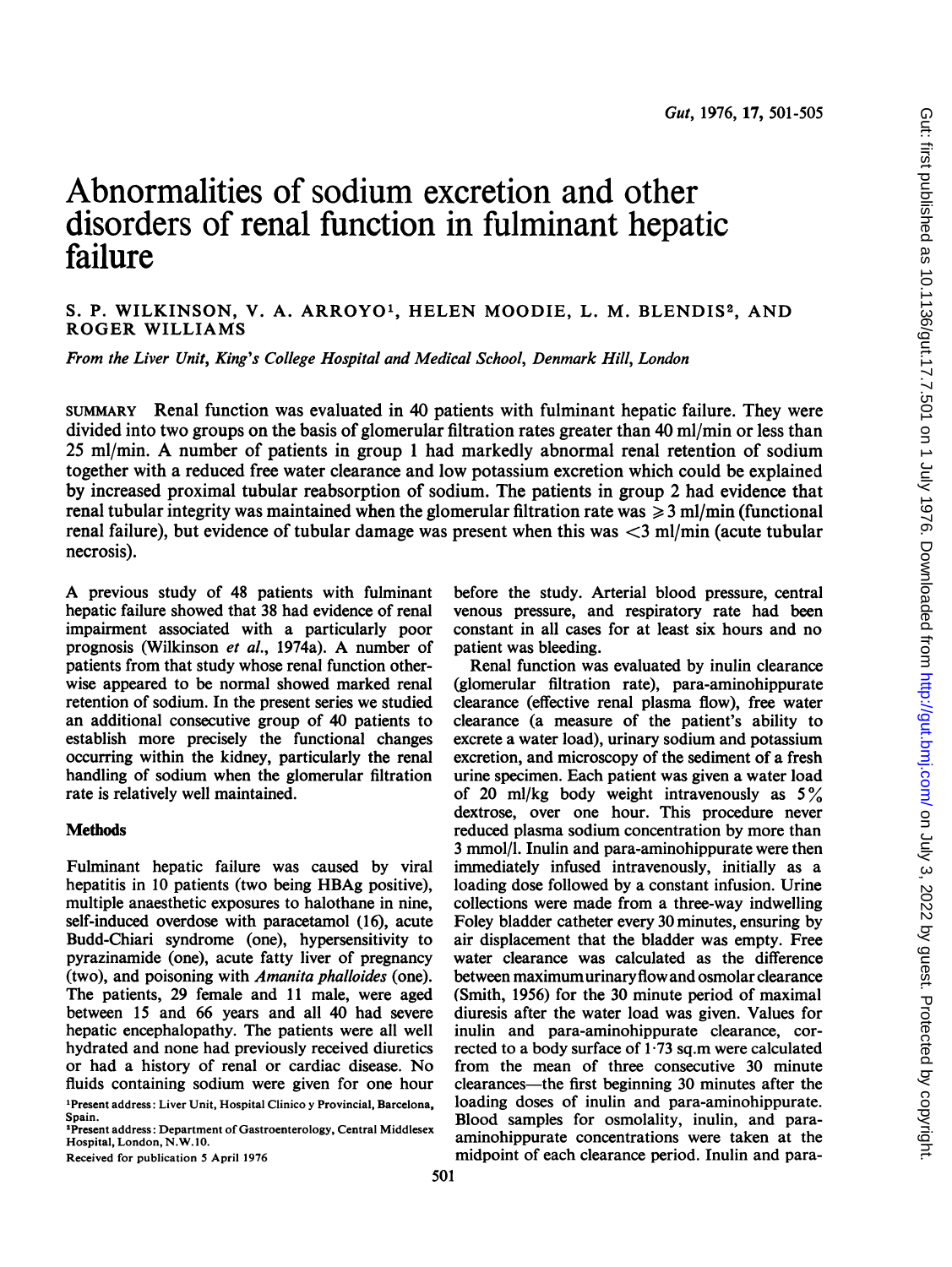

Fig. <sup>1</sup> Relationship between sodium excretion and glomerular filtration rate in the complete series.

aminohippurate concentrations were determined by standard biochemical methods (Varley, 1967), osmolality by depression of the freezing point, and sodium and potassium by flame photometry. The water load was not given to patients with urine volumes of less than 25 ml/h, and in severely oliguric patients (urine volume less than 12 ml/h) glomerular filtration rate was determined from the endogenous creatinine clearance based on 12 or 24 hour urine collections. In the latter group of patients paraaminohippurate clearance was not measured.

In all, 52 studies were carried out in the 40 patients.

## **Results**

Glomerular filtration rate and urinary sodium

excretion ranged widely with values from less than <sup>1</sup> to 176 ml/min and from less than <sup>1</sup> to 295 mmol/24 hours respectively. Statistical analysis showed a highly significant correlation between these two measurements ( $r = 0.49$ ,  $P < 0.001$ ). However, the series was heavily weighted by the large number of patients with a markedly reduced glomerular filtration rate of less than <sup>25</sup> ml/min, all of whom had values for urinary sodium excretion of less than 25 mmol/24 hours. None of the patients had glomerular filtration rates between 25 and 40 ml/min, and in the 18 patients whose values were greater than 40 there was no correlation between the two variables (Fig. 1). The patients have therefore been grouped into those with a glomerular filtration rate of greater than 40 ml/min (group 1) and those in whom this was reduced to less than 25 ml/min (group 2).

## GROUP <sup>1</sup> (PATIENTS WITH GLOMERULAR FILTRATION RATE GREATER THAN 40 ML/MIN)

(Table 1)

All 18 patients in this group were receiving at least 100 mmol sodium daily (range 100-300 mmol) given in the form of fresh frozen plasma as treatment for their coagulation disturbance. A comparison of urinary sodium excretion and sodium intake showed that in 10 patients (sodium retainers) renal retention of sodium was marked, with a positive balance of at least 100 mmol on the day of investigation. Four of these patients were admitted to this unit within one day of the onset of fulminant hepatic failure and none of them had a negative sodium balance before their renal function was investigated. In the other six a previous negative sodium balance was most unlikely as they had not received diuretics or lost sodium by vomiting. A later test of sodium excretion in two of the sodium retainers and the remaining eight in group <sup>1</sup> showed that they had a normal sodium excretion or only moderate sodium retention (sodium

Gut: first published as 10.1136/gut.17.7.501 on 1 July 1976. Downloaded from http://gut.bmj.com/ on July 3, 2022 by guest. Protected by copyright on July 3, 2022 by guest. Protected by copyright. <http://gut.bmj.com/> Gut: first published as 10.1136/gut.17.7.501 on 1 July 1976. Downloaded from

Table 1 Renal function in patients with glomerular filtration rate  $> 40$  ml/min

| Glomerular<br>filtration<br>rate<br>(ml/min) | Renal<br>plasma<br>flow<br>(ml/min) | Free<br>water<br>clearance<br>(ml/min) | Plasma<br>sodium<br>concentra-<br>tion<br>(mmol/l) | Sodium<br>intake<br>(mmoll<br>24 <sub>h</sub> | Total<br>sodium<br>$loss*$<br>(mmoll<br>24h | Urinary<br>sodium<br>excretion<br>(mmol/<br>24 <sub>h</sub> | Plasma<br>potassium<br>concentra-<br>tion<br>(mmol/l) | Potassium<br>intake<br>(mmol/<br>24h | Urinary<br>potassium<br>excretion<br>(mmol/<br>24 h) | Arterial pH |
|----------------------------------------------|-------------------------------------|----------------------------------------|----------------------------------------------------|-----------------------------------------------|---------------------------------------------|-------------------------------------------------------------|-------------------------------------------------------|--------------------------------------|------------------------------------------------------|-------------|
| Sodium excretors                             |                                     |                                        |                                                    |                                               |                                             |                                                             |                                                       |                                      |                                                      |             |
| Mean                                         |                                     |                                        |                                                    |                                               |                                             |                                                             |                                                       |                                      |                                                      |             |
| 113                                          | 730                                 | 6.5                                    | 133                                                | 175                                           | 128                                         | 123                                                         | 3.6                                                   | 70                                   | 53                                                   | 7.49        |
| $\pm$ SD                                     |                                     |                                        |                                                    |                                               |                                             |                                                             |                                                       |                                      |                                                      |             |
| 37                                           | 337                                 | 3.7                                    | 5                                                  | 57                                            | 72                                          | 69                                                          | 0.5                                                   | 39                                   | 22                                                   | 0.04        |
| Sodium retainers                             |                                     |                                        |                                                    |                                               |                                             |                                                             |                                                       |                                      |                                                      |             |
| Mean                                         |                                     |                                        |                                                    |                                               |                                             |                                                             |                                                       |                                      |                                                      |             |
| 87                                           | 559                                 | 0.8                                    | 131                                                | 193                                           | 31                                          | 9                                                           | $3 - 7$                                               | 60                                   | 50                                                   | 7.49        |
| $\pm$ SD                                     |                                     |                                        |                                                    |                                               |                                             |                                                             |                                                       |                                      |                                                      |             |
| 40                                           | 271                                 | 1.9                                    | 7                                                  | 67                                            | 44                                          | 8                                                           | 0.5                                                   | 53                                   | 50                                                   | 0.05        |

\*Includes urinary loss and gastric aspirate. Does not include stool and insensible losses.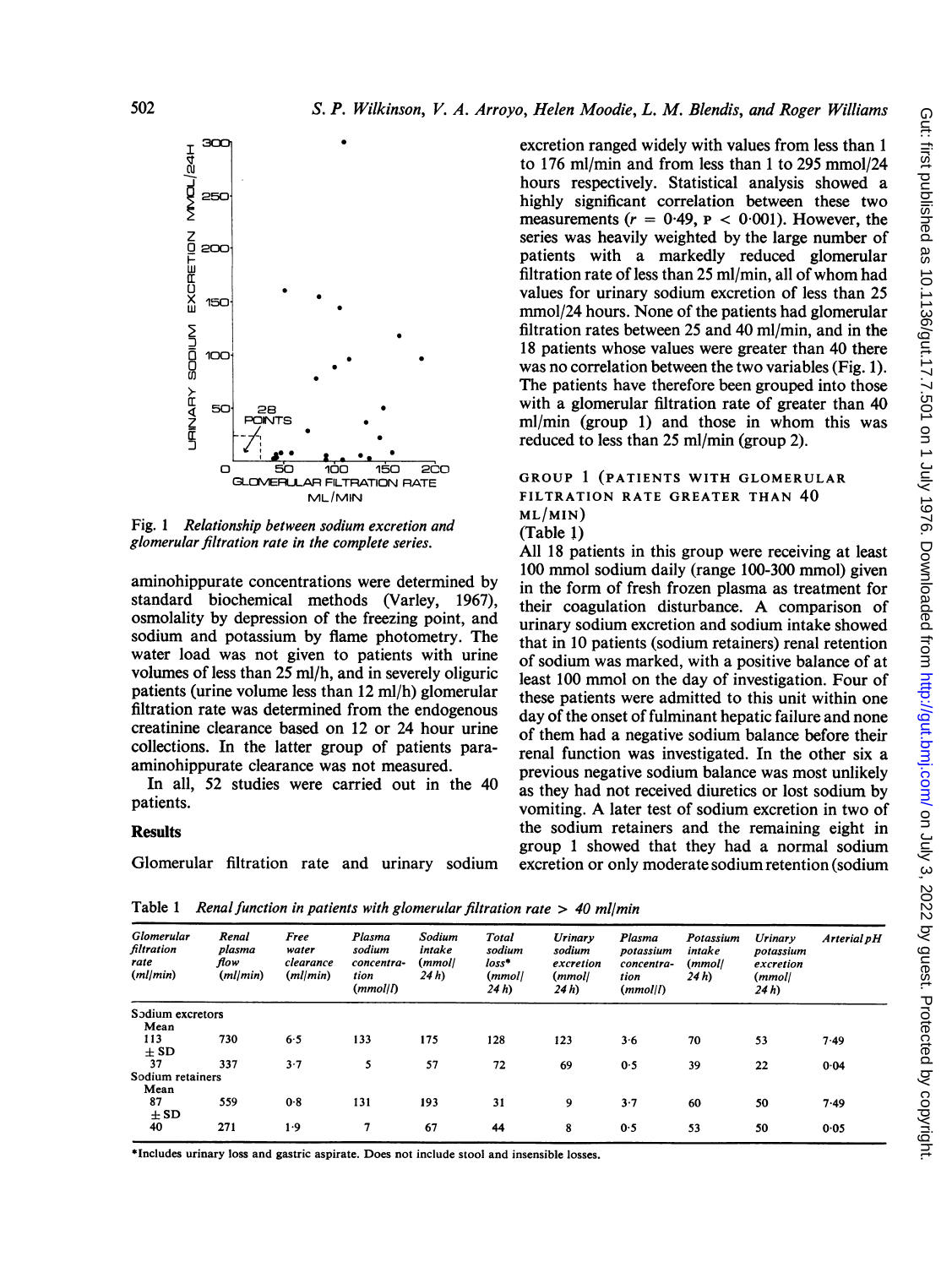

Fig. 2 Comparison of glomerular filtration rate, free water clearance, and potassium excretion in patients with glomerular filtration rate  $> 40$  ml/min. Values for potassium excretion in patients with arterial  $pH > 7.50$ are not included (SE-sodium excretors, SR-sodium retainers; mean values with standard deviations shown)

excretors). In most cases excretion matched intake, and no positive balance exceeded 100 mmol/day.

A comparison of other renal function tests of the sodium retainers and sodium excretors showed a similar range of values for glomerular filtration rate (Fig. 2), renal plasma flow, plasma sodium concentration, and filtered load of sodium (the product of glomerular filtration rate and plasma sodium concentration). In all cases systolic arterial blood pressure exceeded 105 mmHg, with a central venous pressure ranging from <sup>1</sup> to 6 cm H20. There were differences, however, in the measurements of free water clearance, the mean value in the sodium excretors being significantly higher than that found in the sodium retainers (mean  $6.5$  ml/min  $\pm$  3.7 SD, mean  $0.8$  ml/min  $\pm$  1.9 respectively,  $P < 0.001$ ) (Fig. 2).

There was a statistically significant relationship between free water clearance and filtered load of sodium ( $r = 0.60$ ,  $p < 0.005$ ) in the complete group, although four patients who could not excrete free water had relatively high values for the latter (greater than 11 mmol/min).

The sodium excretors and sodium retainers had similar mean values for urinary potassium excretion, but when patients with a severe alkalosis (arterial pH greater than  $7.50$ ) were excluded, significantly lower values for potassium excretion were found in those with severe sodium retention ( $P < 0.005$ ) (Fig. 2). Urinary losses of potassium in excess of intake were seen only in patients with severe alkalosis. Mean values for plasma potassium, calculated potassium intake, and arterial pH were similar in the two groups and plasma potassium was unrelated to urinary potassium excretion ( $r = -0.21$ , NS).

Subsequent course Five of the 10 patients with severe sodium retention died, three of these developing renal failure before death. One of the five survivors regained her ability to excrete sodium normally while still in deep coma, but the remainder recovered consciousness before this occurred.

All the patients with a relatively good sodium excretion survived, though one case developed evidence of severe sodium retention before beginning to improve. This difference in mortality between the two groups is statistically significant ( $p = 0.01$ , Fisher's exact test), although they were otherwise similar in age, sex, aetiology of liver failure, grade of encephalopathy, and standard liver function tests.

Follow-up studies on four cases during recovery showed that glomerular filtration rate, renal plasma flow, and free water clearance returned to normal within two weeks.

#### GROUP 2 (PATIENTS WITH GLOMERULAR FILTRATION RATE LESS THAN 25 ML/MIN) (Table 2)

In addition to the three sodium retainers whose renal function subsequently deteriorated, there were 22 other patients in this group. Of these 25 only one survived.

Glomerular filtration rate varied from less than <sup>I</sup> to 24 ml/min. The 14 patients in whom this was  $\geq 3$ ml/min all had low urine sodium concentration values, the highest being 14 mmol/l with a mean of 5 mmol/l  $(\pm 4, SD)$ . These patients also had a hyperosmolar urine, the lowest value of the ratio between the urine and plasma osmolality being  $1.09$  with a mean of  $1.17$  ( $\pm 0.05$ , SD). In contrast, when glomerular filtration rate was < <sup>3</sup> ml/min (13 cases, including two in whom it was previously  $\geq 3$  ml/min), values for urine sodium concentrations were relatively high ( $\geq 16$  mmol/l in all but one case, mean 35 mmol/l,  $\pm$  18 SD) and the urine: plasma osmolality ratio low ( $\leq 1.09$ , mean  $1.02 \pm 0.02$  SD). In the patients in whom glomerular filtration rate fell from  $\geq 3$  to  $\lt 3$  ml/min, the values for urine sodium concentration and urine: plasma osmolality changed accordingly.

Renal histology from necropsy examination was available in eight of the cases whose glomerular filtration rate was  $<$  3 ml/min, and at least one of the following changes was present: tubular dilatation, tubular necrosis, interstitial oedema. In seven cases with a glomerular filtration rate of  $\geq 3$  ml/min renal histology was normal, but in three others changes similar to those occurring in the other group were found. However, these latter three patients all had terminal hypotension and anuria.

Examination of the urine sediment for granular and cellular casts did not necessarily distinguish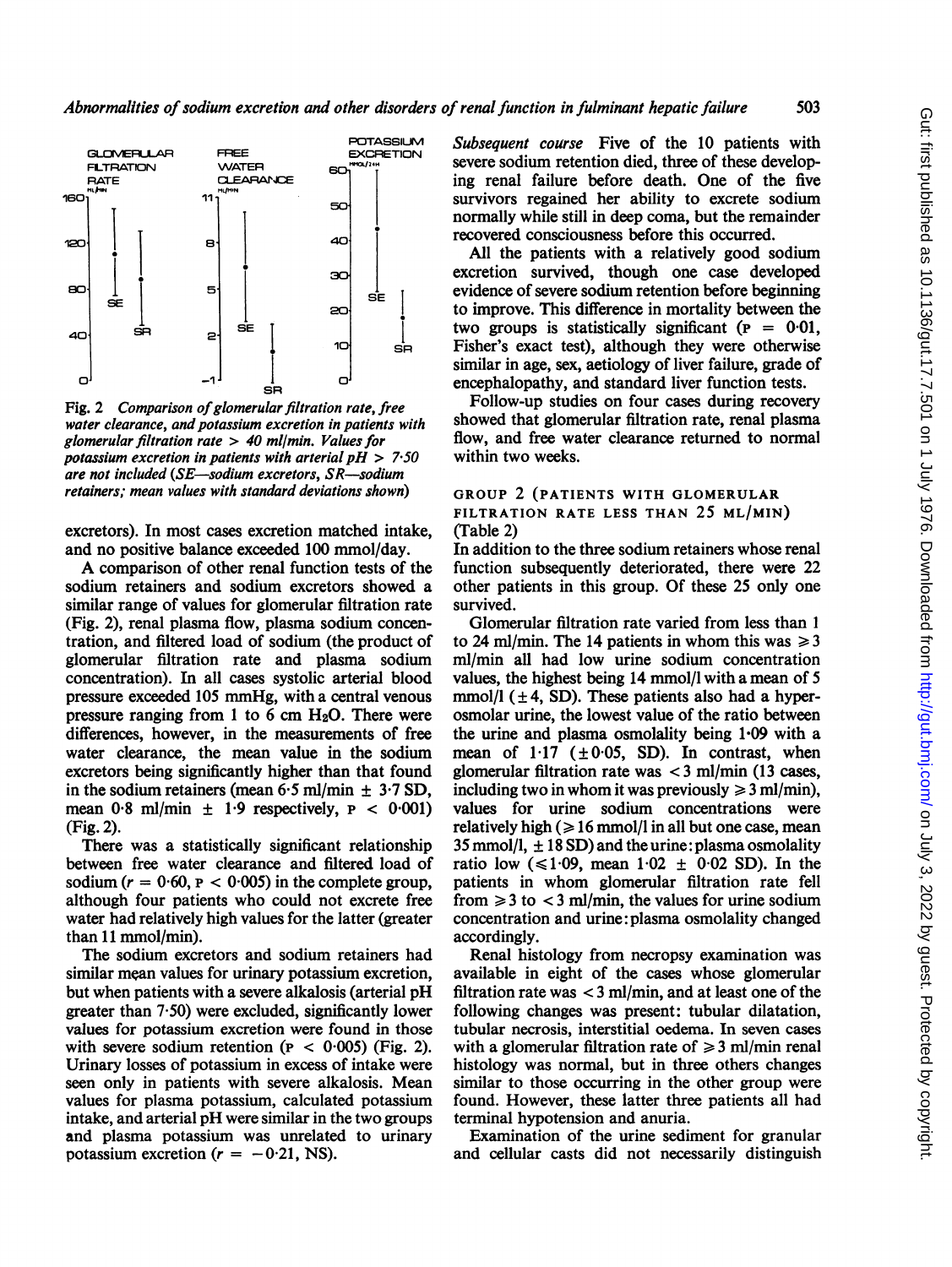| Glomerular                     | Renal                                      | 24 hour<br>urine<br>volume<br>(ml) | Concentration              | Urine:                           |                              |                             |                      |
|--------------------------------|--------------------------------------------|------------------------------------|----------------------------|----------------------------------|------------------------------|-----------------------------|----------------------|
| filtration<br>rate<br>(ml/min) | plasma<br>flow<br>(ml/min)                 |                                    | Plasma<br>urea<br>(mmol/l) | Plasma<br>creatinine<br>(mmol/l) | Plasma<br>sodium<br>(mmol/l) | Urine<br>sodium<br>(mmol/l) | plasma<br>osmolality |
|                                | Glomerular filtration rate $\geq 3$ ml/min |                                    |                            |                                  |                              |                             |                      |
| Mean<br>10                     | 74                                         | 611                                | 17                         | 0.35                             | 125                          | 5                           | 1.17                 |
| $\pm$ SD                       |                                            |                                    |                            |                                  |                              |                             |                      |
| 8                              | 66                                         | 512                                | 14                         | 0.35                             | 10                           | 4                           | 0.05                 |
|                                | Glomerular filtration rate $<$ 3 ml/min    |                                    |                            |                                  |                              |                             |                      |
| Mean                           |                                            |                                    |                            |                                  |                              |                             |                      |
|                                |                                            | 158                                | 17                         | 0.55                             | 130                          | 35                          | $1 - 02$             |
| $+$ SD                         |                                            |                                    |                            |                                  |                              |                             |                      |
|                                |                                            | 91                                 | 11                         | 0.39                             | 7                            | 18                          | 0.02                 |

Table 2 Renal function in patients with glomerular filtration rate  $\langle$  25 ml/min<sup>\*</sup>

\*Full details relating to individual patients are available from the authors.

between these patients. Although casts were always found in those with a glomerular filtration rate of < 3 ml/min, these were also seen in the urine from seven of the other 14 patients.

Para-aminohippurate clearance was measured in nine of the patients with a glomerular filtration rate of  $\geq 3$  ml/min and values ranged from 9 to 201 ml/min.

### **Discussion**

Renal retention of sodium, an impaired response to a water load and minor reductions in renal perfusion have all been described in infectious hepatitis (Cachera and Darnis, 1951; Wolf et al., 1958; Dittrich, 1966). In the present study these changes were also found in patients with hepatic necrosis due to paracetamol overdose and multiple exposures to halothane. Thus it is likely that these changes are secondary to hepatocellular disease rather than a direct nephrotoxic effect of these agents, even though paracetamol has been described as a nephrotoxin (Matthew, 1972). As in our previous study (Wilkinson et al., 1974a) the incidence of renal failure in this series was similar in the different aetiological groups.

When assessing sodium and potassium excretion it is usual to base conclusions on the results of balance studies carried out for a minimum of three or four days. However, this is not possible in fulminant hepatic failure because of the unstable nature of the syndrome. The limitations of the value of the one day balances in the present study must therefore be borne in mind in the interpretation of the results. The separation of patients with a glomerular filtration rate greater than 40 ml/min into two groups on the basis of urinary sodium excretion is somewhat artificial in that a complete range of values was found. However, looking at the two ends of the spectrum might help in understanding the pathophysiology of sodium and water retention in this condition. Since glomerular filtration and renal plasma flow were similar in those patients with and without sodium retention, it is unlikely that changes in these two factors were of major importance in the pathogenesis of sodium retention. Free water is normally generated in the kidney as a result of selective sodium (or chloride) absorption from the ascending limb of the loop of Henle so that early distal tubular fluid is hypotonic—that is, contains 'free water'. This is therefore dependent on adequate delivery of sodium to the ascending limb and this depends on both the filtered load and proximal tubular reabsorption of sodium. Although there was a statistical relationship between free water clearance and filtered load of sodium a number of patients with relatively high values for the latter were unable to excrete free water, so again other factors must be involved. One explanation for both sodium and water retention is that the major site of abnormal sodium reabsorption is the proximal tubule since this would limit the amount of sodium delivered to the diluting segment for generation of free water. Hyperaldosteronism, even if present, would therefore not be of major importance in the abnormal sodium retention unless it has an action on the proximal in addition to the distal tubule of the nephron. Information on this latter point is conflicting (Hierholzer and Stolte, 1969; Lynch et al., 1972). However, the low potassium excretion found in association with sodium retention is further evidence against hyperaldosteronism. Why excessive proximal sodium reabsorption should occur is therefore uncertain, but previous sodium depletion seems unlikely. Alternative explanations for the impaired free water clearance, such as inappropriately high circulating levels of antidiuretic hormone cannot, however, be excluded.

These findings differ from those described in cirrhosis, as retention of sodium in the latter condition is often accompanied by a well-maintained